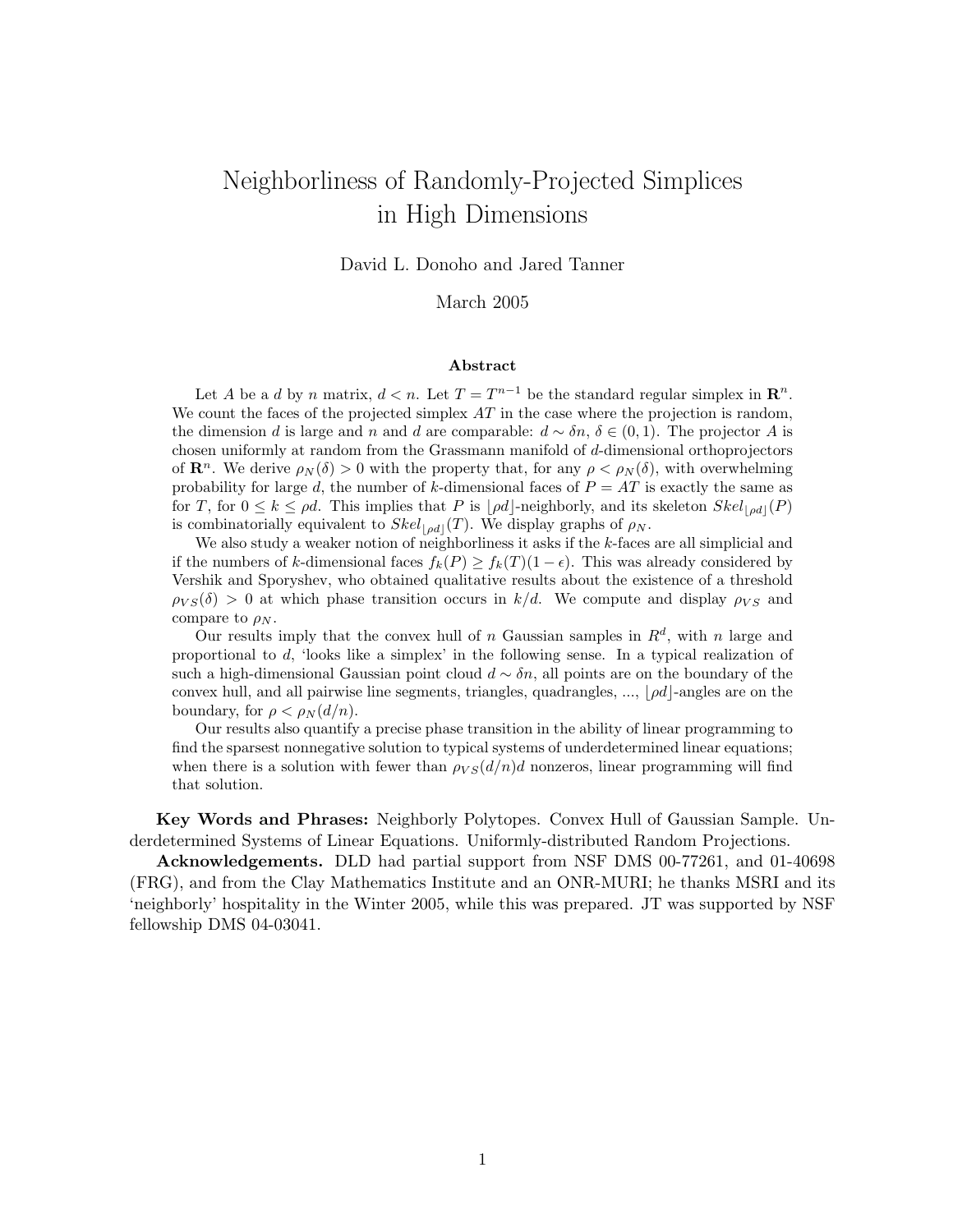## 1 Introduction

Let  $T = T^{n-1}$  be the standard simplex in  $\mathbb{R}^n$  and let A be a uniformly-distributed random projection from  $\mathbf{R}^n$  to  $\mathbf{R}^d$ . Some time ago, Goodman and Pollack proposed to study the properties of n points in  $\mathbb{R}^d$  obtained as the vertices of  $P = AT$ ; this was called by Schneider the Goodman-Pollack model of a random pointset. Independently, Vershik advocated a 'Grassmann Approach' to high-dimensional convex geometry and began to study the same object  $P$ , motivated by average-case analysis of the simplex method of linear programming.

Key insights into the properties of P were obtained by Affentranger and Schneider [1] and Vershik and Sporyshev [13]. Both developed methods to count the number of faces of the randomly-projected simplices  $P = AT$ . Affentranger and Schneider considered the case where d is fixed and n is large and showed the number of points on the convex hull of  $P$  grew logarithmically in n. Vershik and Sporyshev considered the situation where the dimension d was proportional to the number of points n and found that the low-dimensional face numbers of  $P$ behaved roughly like those of the simplex.

#### 1.1 New Applications

In the years since [1, 13] first appeared, new reasons have emerged to study this problem:

- Properties of Gaussian 'Point Clouds'. Work of Baryshnikov and Vitale [2] has shown that the Goodman-Pollack model is for certain purposes equivalent to the classical model of drawing n samples from a multivariate Gaussian distribution in  $\mathbb{R}^d$ . Thus, results in this model tell us about the properties of multivariate Gaussian point clouds, in particular, the properties of their convex hull. High-dimensional Gaussian point clouds provide models of modern high-dimensional datasets. Much development of statistical models assumes these clouds behave as low dimensional clouds; as we will see this is wildly inaccurate.
- Sparse Solution of Linear Systems. In a companion paper [8], the authors considered the problem of finding the sparsest nonnegative solution to an underdetermined system of equations  $y = Ax, x \ge 0$ , A a  $d \times n$  matrix. They connected this with the problem of k-neighborliness of the polytope  $P_0 = \text{conv}(AT \cup \{0\})$ ; for more on neighborliness, see below. They showed that, if  $P_0$  is k-neighborly, then for every problem instance  $(y, A)$ where  $y = Ax_0$  with  $x_0$  having at most k nonzeros, the sparsest solution can be obtained by linear programming.

Inspired by these two more recent developments, we study randomly-projected simplices anew.

#### 1.2 Neighborliness

The polytope P is called k-neighborly if every subset of k vertices forms a  $k-1$ -face [10, Chapter 7]. A k-neighborly polytope 'acts like' a simplex, at least from the viewpoint of its lowdimensional faces. More formally, a  $k$ -neighborly polytope with  $n$  vertices has several properties of interest:

- It has the same number of  $\ell$ -dimensional faces as the simplex  $T^{n-1}$ ,  $\ell = 0, \ldots, k 1$ .
- The  $\ell$ -dimensional faces are all simplicial, for  $0 \leq \ell < k$ .
- The  $(k-1)$ -dimensional skeleton is combinatorially equivalent to the  $(k-1)$ -skeleton of the simplex  $T^{n-1}$ .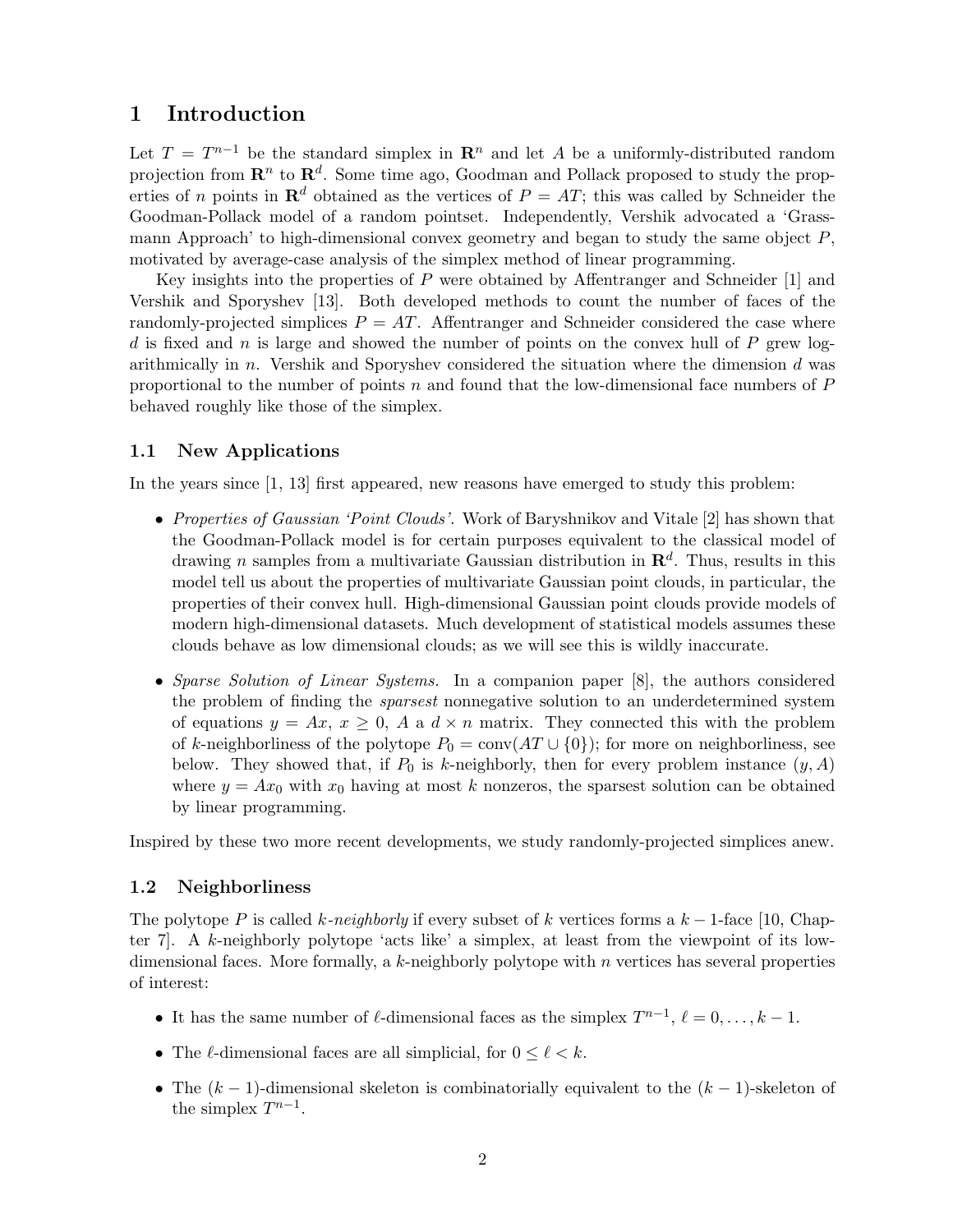

Figure 1: Lower curve: lower bound  $\rho_N(\delta)$  on the neighborliness threshold, computed by methods of this paper. Upper curve: Vershik-Sporyshev weak neighborliness threshold  $\rho_{VS}$ . Matlab software available from the authors.

Such properties can seem counterintuitive. Comparing  $T^{n-1} \subset \mathbb{R}^n$  with  $P = AT^{n-1} \subset \mathbb{R}^d$ , we note that P is a lower-dimensional projection of  $T^{n-1}$  and, it would seem, might 'lose faces' as compared to  $T^{n-1}$  because of the projection. For example, it might seem likely that, under projection, some edges of  $T^{n-1}$  might fall 'inside' the convex hull conv $(AT^{n-1})$ ; yet if P is 2neighborly, this does not happen. Surprisingly, in high dimensions, the counterintuitive event of 2-neighborliness is quite typical. Even much more extreme things occur – we can have  $k$ neighborliness with  $k$  proportional to  $d$ .

#### 1.3 Asymptotic Analysis

We adopt the Vershik-Sporyshev asymptotic setting and consider the case where d is proportional to n and both are large. However, to better align with applications, and with our own companion work [6, 7, 8], we use different notation than Vershik and Sporyshev in [13]. In a later section we will harmonize results. We assume  $d = d_n = |\delta n|$  and consider n large.

Our primary concern is the *neighborliness phase transition*. It turns out that, with overwhelming probability for large n, the polytope  $P = AT^{n-1}$  typically has n vertices and is k-neighborly for  $k \approx \rho_N(d/n) \cdot d$ . The function  $\rho_N$  will be characterized and computed below; see Figure 1. For example, that Figure shows that, if  $n = 2d$  and n is large, k-neighborliness holds for  $k \leq .133d$ .

To state a formal result, for a polytope Q, let  $f_{\ell}(Q)$  denote the number of  $\ell$ -dimensional faces.

**Theorem 1 Main Result.** Let  $\rho < \rho_N(\delta)$  and let  $A = A_{d,n}$  be a uniformly-distributed random projection from  $\mathbf{R}^n$  to  $\mathbf{R}^d$ , with  $d \geq \delta n$ . Then

$$
Prob\{f_{\ell}(AT^{n-1})=f_{\ell}(T^{n-1}), \quad \ell=0,\ldots,\lfloor\rho d\rfloor\}\to 1, \qquad as\ n\to\infty. \tag{1.1}
$$

In particular, this agreement of face numbers means that P is k neighborly for  $k = \rho_N(\delta) d(1 +$  $op(1)).$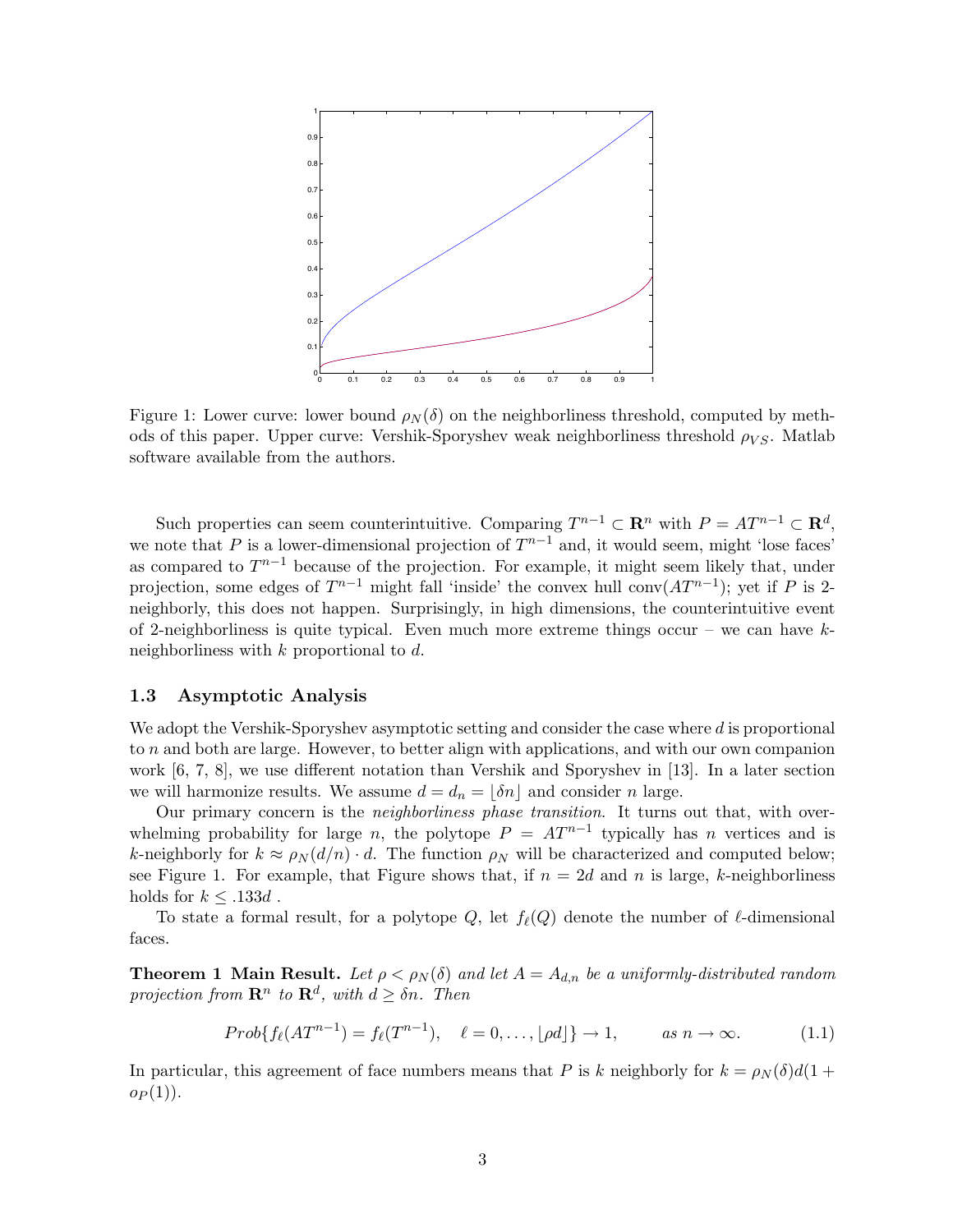We may distinguish this result from the pioneering work of Vershik and Sporyshev [13], who were interested in the question of whether, for  $k$  in a fixed proportion to  $n$ , the face numbers  $f_k(AT^{n-1}) = f_k(T^{n-1})(1+o_P(1))$  or not. They also proved a threshold phenomenon for k in the vicinity of (say)  $\rho_{VS}d$ , for some implicitly characterized  $\rho_{VS} = \rho_{VS}(d/n)$ . While Vershik and Sporyshev referred to 'the neighborliness problem' in the title of their article, the notion they studied was not neighborliness in the sense of [10] and classical convex polytopes but instead what we might call *weak* neighborliness. Such weak neighborliness asks whether, for a given random polytope  $P = AT^{n-1}$ , there are n vertices and whether the overwhelming majority of  $\ell$ -membered subsets of those vertices span  $(\ell - 1)$ -faces of P, for  $\ell \leq k$ .

For comparison to Theorem 1, note that the question of *approximate* equality of face numbers  $f_k(AT^{n-1}) = f_k(T^{n-1})(1 + o_P(1))$  is weaker than the *exact* equality studied here in Theorem 1; it changes at a different threshold in  $k/d$ . Vershik-Sporyshev's result can be stated as follows.

**Theorem 2 Vershik-Sporyshev.** There is a function  $\rho_{VS}(\delta)$ , characterised below, with the following property. Let  $d = d(n) \sim \delta n$  and let  $A = A_{d,n}$  be a uniform random projection from  $\mathbf{R}^n$  to  $\mathbf{R}^d$ . Then for a sequence  $k = k(n)$  with  $k/d \sim \rho, \, \rho < \rho_{VS}(\delta)$ , we have

$$
f_k(AT^{n-1}) = f_k(T^{n-1})(1 + o_P(1)).
$$
\n(1.2)

We emphasize that our notation differs from Vershik and Sporyshev, who studied instead the inverse function  $\delta_{VS}(\rho)$  (say). Figure 1 displays the weak-neighborliness phase transition function  $\rho_{VS}$  for comparison with the neighborliness phase transition  $\rho_N$ .

The Vershik-Sporyshev result is sharp in the sense that for sequences with  $k/d \sim \rho > \rho_{VS}$ , we do not have the approximate equality (1.2). In this paper we will show how a proof of Theorem 2 can be made similar to the proof of Theorem 1.

#### 1.4 Numerical results

Our work contributes the first study of the neighborliness phase transition and the first numerical information about the Vershik-Sporyshev weak-neighborliness phase transition. Our Matlab software for computing these curves is available from the authors. In particular, Figure 1 depicts substantial numerical differences in the critical proportion  $\rho_{VS}$  and the lower bounds  $\rho_N$ . The most striking property of  $\rho_{VS}$  is that it crosses the line  $\rho = 1/2$  near  $\delta = .425$  and increases to 1 as  $\delta \rightarrow 1$ . This has implications for sparse solution of linear equations with n equations and 2n unknowns; see [8]. For comparison, we compute that

$$
.371 \approx \lim_{\delta \to 1} \rho_N(\delta). \tag{1.3}
$$

#### 1.5 Solid Simplices

There are two natural variations on the notion of simplex to which the above results also apply. The first,  $T_0^n$ , is the convex hull of  $\{0\}$  and  $T^{n-1}$ . This is a 'solid' *n*-simplex in  $\mathbb{R}^n$ , but not a regular simplex, since the vertex at 0 is closer to the other vertices than they are to each other. The second,  $T_1^n$ , is the convex hull of the vector  $-\alpha 1$  with  $T^{n-1}$ , where  $\alpha$  solves  $(1+\alpha)^2 + (n-1)\alpha^2 = 2$ . This is also a 'solid' *n*-simplex in  $\mathbb{R}^n$ , this time a regular one, with  $(n + \alpha)^2 + (n - 1)\alpha^2 = 2$ . This is also a solid *n*-simplex in  $\mathbb{R}^n$ , this time a regular one, with  $n+1$  vertices all spaced  $\sqrt{2}$  apart. For applications where random projections of one or both of these alternate simplices could be of interest, we make the following remark.

**Theorem 3** Theorems 1 and 2 hold for  $AT_1^n$ , with the same functions  $\rho_N$  and  $\rho_{VS}$  and the comparable conclusions. Theorems 1 and 2 hold for  $AT_0^n$ , with the same functions  $\rho_N$  and  $\rho_{VS}$ and the comparable conclusions, provided 'neighborliness' is replaced by 'outward neighborliness'.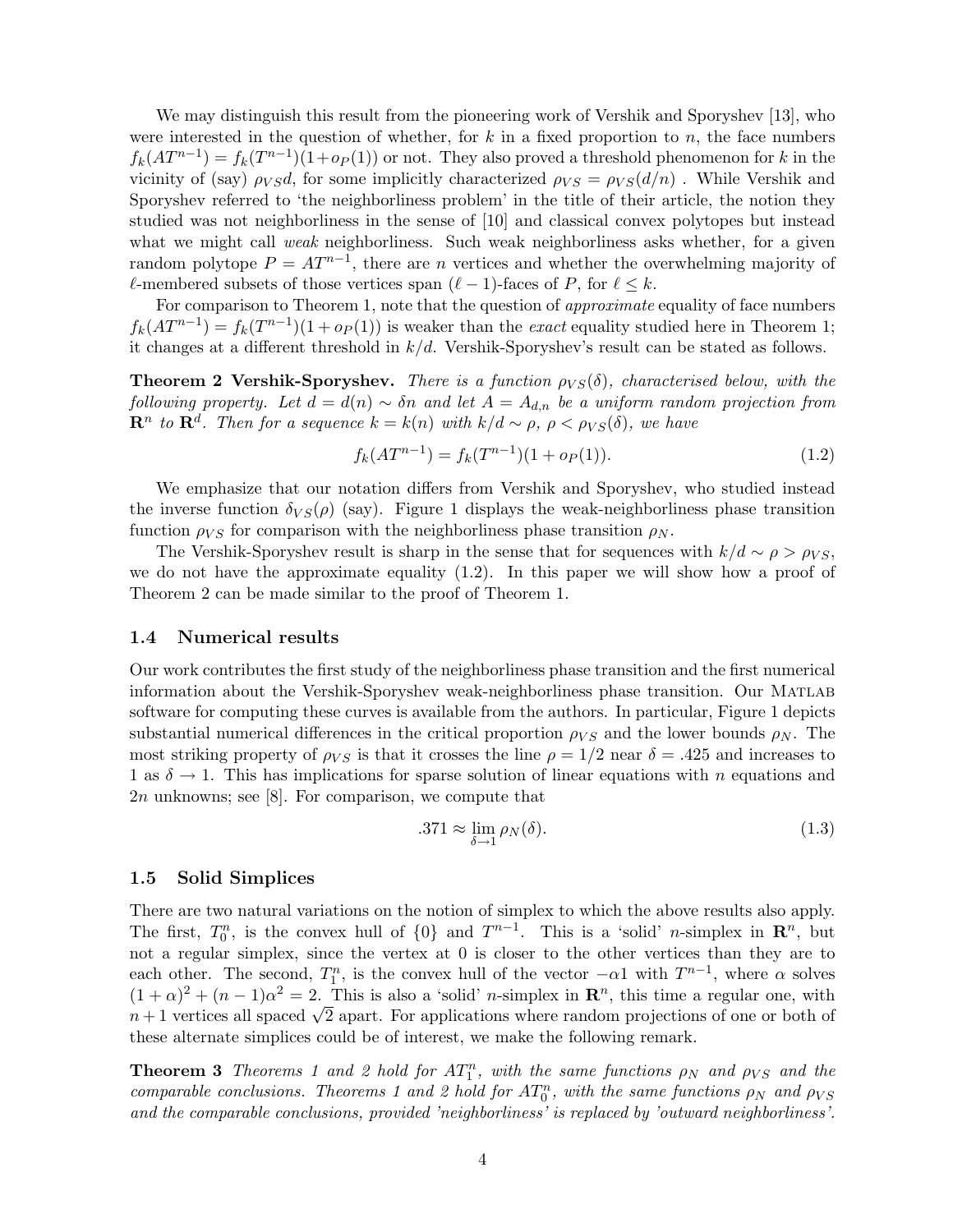'Outward neighborliness' is a slight variation of the concept of 'neighborliness', see the paper [8]. We give the (simple) proof of Theorem 3 in the Appendix.

#### 1.6 Applications

We briefly indicate how these new results give information about the applications sketched in Section 1.1.

#### 1.6.1 Gaussian Point Clouds.

Suppose we sample  $X_1, X_2, \ldots, X_n$  i.i.d. according to a multivariate Gaussian distribution on  $\mathbb{R}^d$  with nonsingular covariance. By Baryshnikov-Vitale [2], any affine-invariant property of the point configuration will have the same probability distribution under this model as it would under the model where  $A$  is a uniform random projection and  $X_i$  is the i-th column of  $A$ . We conclude the following.

**Corollary 1.1** Let  $\delta \in (0,1)$  be fixed and let  $d = d_n = \lfloor \delta n \rfloor$ . Let  $\rho < \rho_N(\delta)$ . Let  $X_1, X_2, \ldots, X_n$ be i.i.d. samples from a Gaussian distribution on  $\mathbb{R}^d$  with nonsingular covariance. Consider the convex hull P of  $(X_i)_{i=1}^n$ . Then with overwhelming probability for large n,

- every  $X_i$  is a vertex of the convex hull P;
- every pair  $X_i$ ,  $X_j$  generates an edge of the convex hull;
- $\bullet$  ...
- every  $k = | \rho d |$  points generate a  $(k 1)$ -face of P.

In short, not only are the points on the convex hull, but all reasonable-sized subsets span faces of the convex hull.

This is wildly different than the behavior that would be expected by traditional low-dimensional thinking. If we consider the case of  $d$  fixed and  $n$  tending to infinity, Affentranger and Schneider showed that there are a constant times  $log(n)^{(d-1)/2}$  points on the convex hull; in contrast, in the high-dimensional asymptotic considered here, all  $n$  points are on the convex hull. Even more exotically, Theorem 3 implies that a result just like Corollary 1.1 is true for the point set of  $n+1$ points with  $X_i$  i = 1,..., n random as before, this time with zero mean, and the additional point  $X_0 = 0$ . Even though 0 is the most likely value for a standard Gaussian vector, it is a very highly exposed point in high dimensions!

#### 1.6.2 Sparse Solution by Linear Programming

Finding the sparsest nonnegative solution to  $y = Ax$  is an NP-hard problem in general when  $d < n$ . Surprisingly, many matrices have a sparsity threshold: for all instances y such that  $y = Ax$  has a sufficiently sparse nonnegative solution, there is a unique nonnegative solution, which can be found by linear programming. Interestingly, the neighborliness phase transitions  $\rho_N$  and  $\rho_{VS}$  describe the threshold behavior of typical matrices A. This connection is discussed at length in [8]. Consider the standard linear program:

$$
(LP) \qquad \min \mathbf{1}'x \text{ subject to } y = Ax, \quad x \ge 0.
$$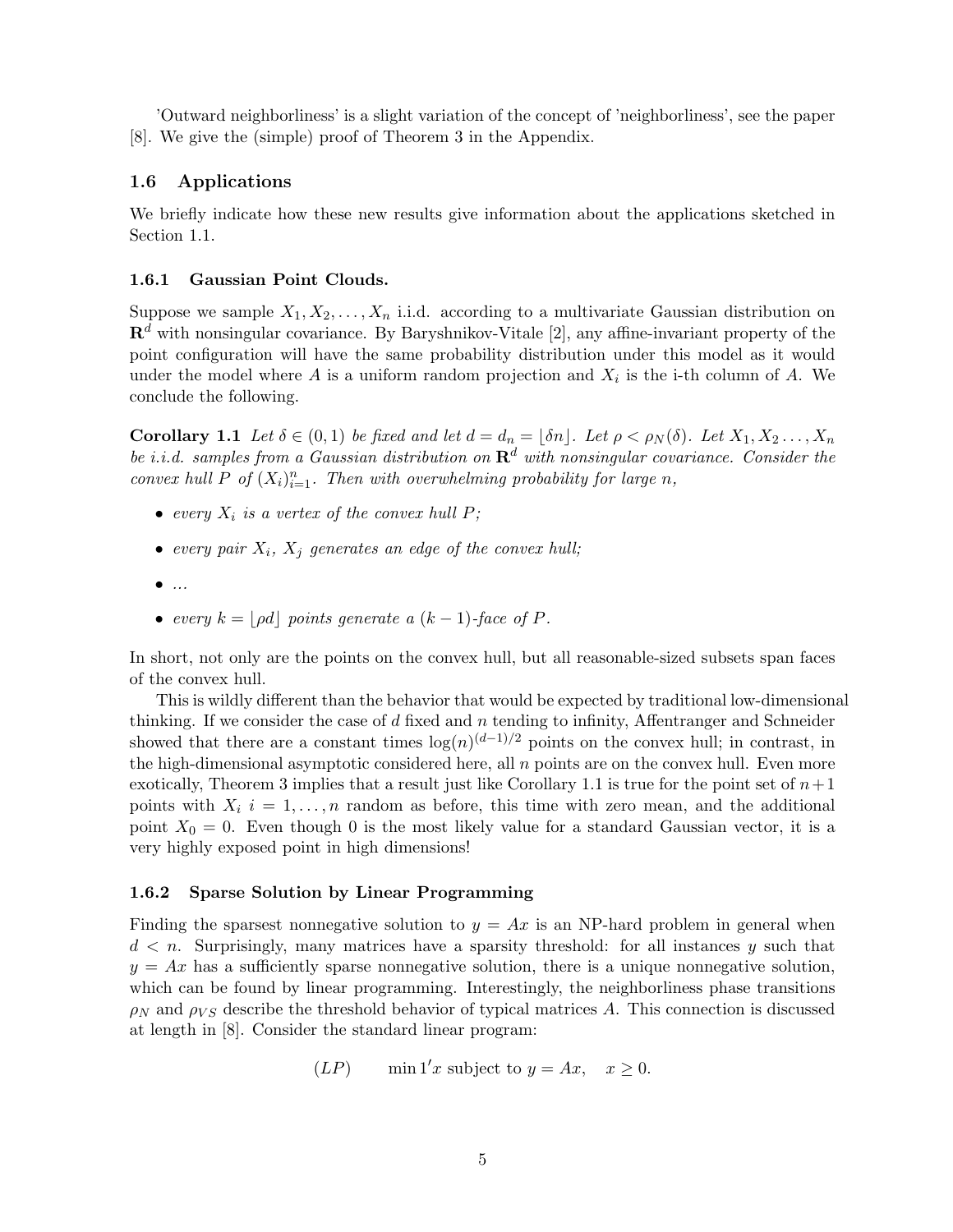Corollary 1.2 Fix  $\epsilon, \delta > 0$ . Let  $d = |\delta n|$ , and let A be a d times n matrix whose columns are independent and identically distributed according a multivariate normal distribution with nonsingular covariance. Let  $k = |(\rho_N (\delta) - \epsilon) d|$ . With overwhelming probability for large n, A has the property that, for every nonnegative vector  $x_0$  containing at most k nonzeros, the corresponding  $y = Ax_0$  generates an instance of the minimization problem (LP) which has  $x_0$ for its unique solution.

In words, for a typical A, for all problem instances permitting sufficiently sparse solutions, the linear programming problem (LP) computes the sparsest solution. Here sufficiently sparse is determined by  $\rho_N(d/n)$ .

The weak neighborliness threshold has implications in terms of 'most' underdetermined systems. Consider the collection  $S_+(n, d, k)$  of all systems of linear equations with n unknowns, d equations, permitting a solution by  $\leq k$  nonzeros. As explained in [8], one can place a measure on  $S_{+}$  in which different matrices with the same row space are identified and different vectors y are identified if their sparsest decompositions have the same support. The result is a compact space, on which a natural uniform measure exists: the uniform measure on d-subspaces of  $\mathbb{R}^n$ times the uniform measure on  $k$ -subsets of  $n$  objects.

Corollary 1.3 Fix  $\delta > 0$ , and set  $\rho < \rho_{VS}(\delta)$ . For large n, in the overwhelming majority of systems in  $S_+(n, \delta n, (\rho \delta)n)$ , (LP) delivers the sparsest solution.

We read off of Figure 1 that  $\rho_{VS}(1/2) > .55$ . Thus, for large n, in most n by 2n systems permitting a sparse solution with 55% as many nonzeros as equations, that is the solution delivered by (LP). This phenomenon is studied further in [8] and material cited there.

In both such results about solutions of linear equations, Theorem 3's applicability to the solid simplices  $AT_0^n$  is crucial.

#### 1.7 Contents

In this paper we develop a viewpoint that allows to prove Theorems 1 and 2 in the same way, and that is essentially parallel to proofs of face-counting results in [7]. While necessarily our proofs have much to do with Vershik and Sporyshev's proof of Theorem 2, the viewpoint we adopt has the benefit of solving a range of problems, not only in this setting.

Section 2 proves Theorem 1, while Section 3 defined certain exponents used in the proof. Section 4 explains how the proof may be adapted to obtain Theorem 2. Section 5 sketches the proof of Theorem 3.

## 2 Random Projections of Simplices

We now outline the proof of Theorem 1. Key lemmas and inequalities will be justified in a later section.

#### 2.1 Angle Sums

As remarked in the introduction, our proof proceeds by refining a line of research in convex integral geometry. Affentranger and Schneider [1] (see also Vershik and Sporyshev [13]) studied the properties of random projections  $P = AT$  where T is an  $n-1$ -simplex and P is its ddimensional orthogonal projection. [1] derived the formula

$$
Ef_k(P) = f_k(T) - 2 \sum_{s \ge 0} \sum_{F \in \mathcal{F}_k(Q)} \sum_{G \in \mathcal{F}_{d+1+2s}(Q)} \beta(F, G) \gamma(G, T);
$$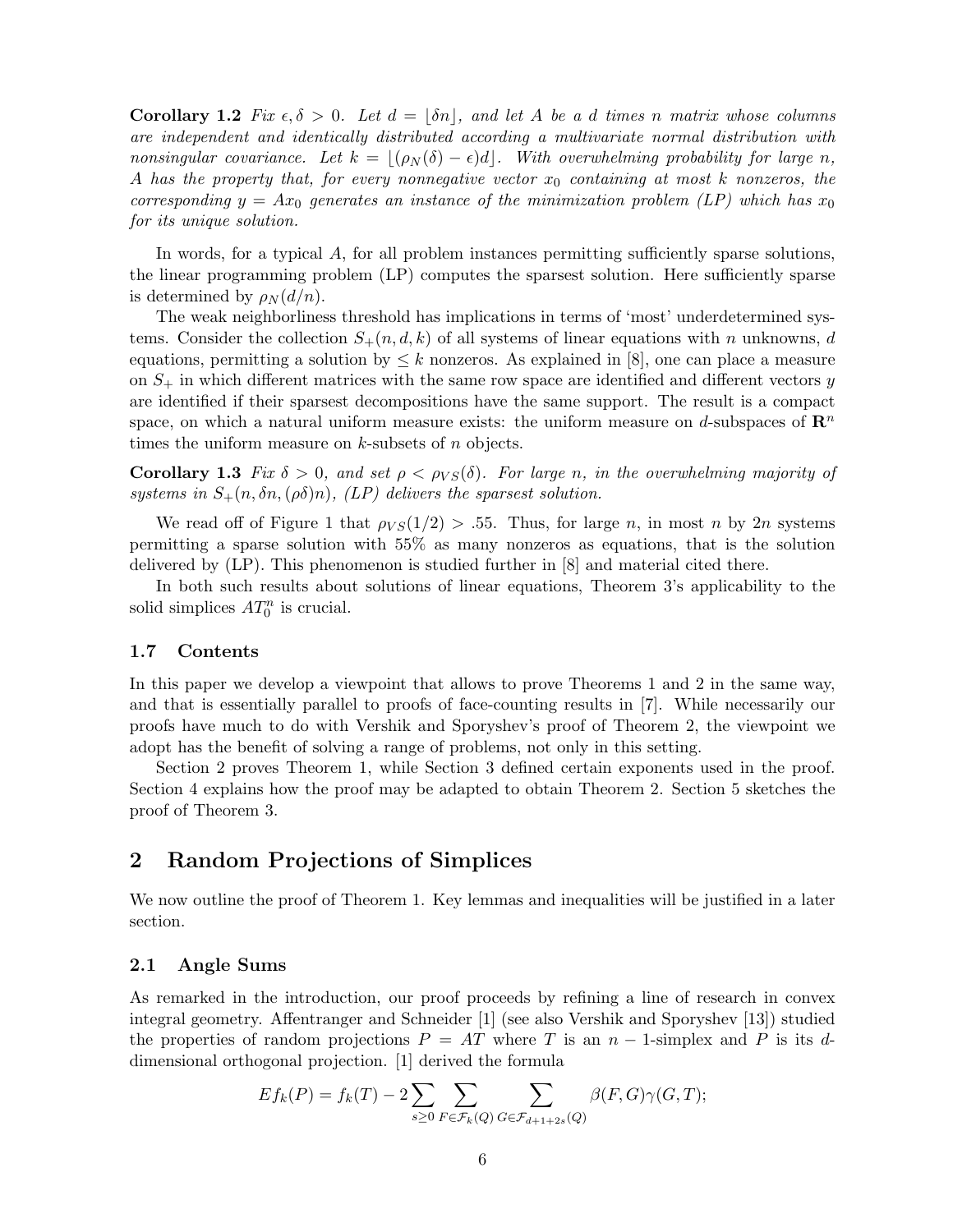where  $E$  denotes the expectation over realizations of the random orthogonal projection, and the sum is over pairs  $(F, G)$  where F is a face of G. In this display,  $\beta(F, G)$  is the internal angle at face F of G and  $\gamma(G,T)$  is the external angle of T at face G; for definitions and derivations of these terms see eg. Grünbaum, Chapter 14, as well as  $[9, 11, 12]$ . Write

$$
Ef_k(P) = f_k(T) - \Delta(k, d, n) \tag{2.1}
$$

with

$$
\Delta(k, d, n) = 2 \sum_{s \ge 0} \sum_{F \in \mathcal{F}_k(T)} \sum_{G \in \mathcal{F}_{d+1+2s}(T)} \beta(F, G) \gamma(G, T). \tag{2.2}
$$

#### 2.2 Exact Equality from Expectation

We view (2.1) as showing that on average  $f_k(P)$  is about the same as  $f_k(T)$ , except for a nonnegative 'discrepancy'  $\Delta$ . We will show that under the stated conditions on k,d, and n, for some  $\epsilon > 0$ 

$$
\Delta(k, d, n) \le n \exp(-n\epsilon). \tag{2.3}
$$

Now as  $f_k(P) \leq f_k(T)$ ,

$$
Prob{f_k(P) \neq f_k(T)} \leq E(f_k(T) - f_k(P)) = \Delta(k, d, n).
$$

Hence (2.3) implies that with overwhelming probability we get equality of  $f_k(P)$  with  $f_k(T)$ , as claimed in the theorem. To extend this into the needed simultaneous result - that  $f_{\ell}(P) = f_{\ell}(T)$ ,  $\ell = 0, \ldots, k - 1$  – one defines events  $E_k = \{f_k(P) \neq f_k(T)\}\$ and notes that by Boole's inequality

$$
Prob(\cup_0^{k-1} E_\ell) \le \sum_0^{k-1} Prob(E_k) \le \sum_{\ell=0}^{k-1} \Delta(\ell, d, n).
$$

The exponential decay of  $\Delta(k, d, n)$  will guarantee that the sum converges to 0 whenever the  $k-1$ -th term does. Hence by establishing  $(2.3)$  we get

$$
Prob{f_{\ell}(P) = f_{\ell}(T), \quad \ell = 0, \ldots, k-1} \to 1
$$

as is to be proved.

To establish  $(2.3)$ , we rewrite  $(2.2)$  as

$$
\Delta(k,d,n) = \sum_{s \geq 0} D_s
$$

where, for  $\ell = d + 1 + 2s$ ,  $s = 0, 1, 2, \ldots$ 

$$
D_s = 2 \cdot \sum_{F \in \mathcal{F}_k(T)} \sum_{G \in \mathcal{F}_{d+1+2s}(T)} \beta(F, G) \gamma(G, T).
$$

We will show that, for  $\rho < \rho_N$  (still to be defined) and for sufficiently small  $\epsilon > 0$ , then for  $n > n_0(\epsilon; \rho, \delta)$ 

$$
n^{-1}\log(D_s) \le -\epsilon, \qquad s = 0, 1, 2, \dots.
$$

This implies (2.3) and hence our main result follows.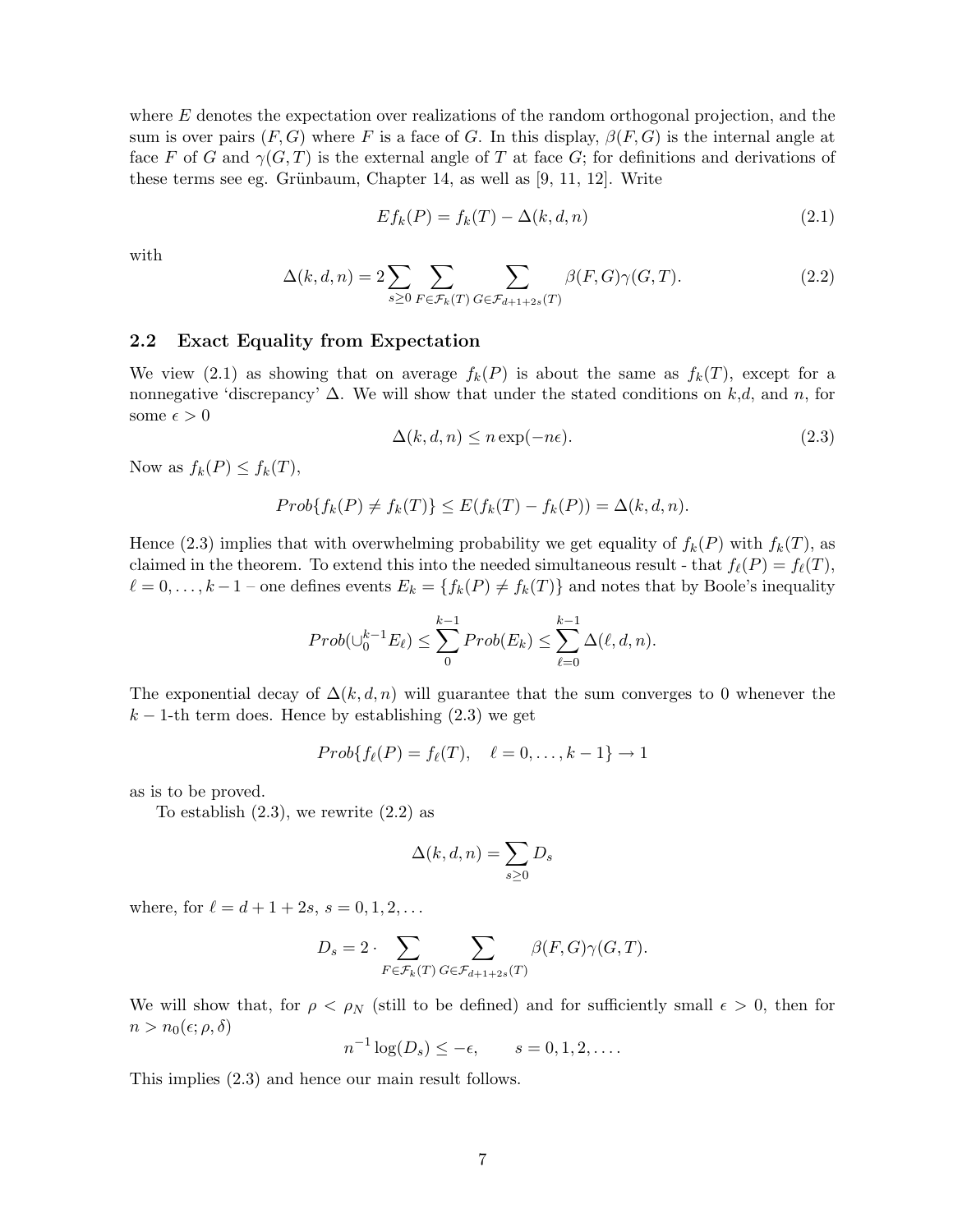#### 2.3 Decay and Growth Exponents

Following Affentranger and Schneider [1] and Vershik and Sporyshev [13], observe that:

- There are  $\binom{n}{k+1}$  k-faces of T.
- For  $\ell > k$ , there are  $\binom{n-k-1}{\ell-k}$  $\binom{-k-1}{\ell-k}$  lefaces of T containing a given k-face of T.
- The faces of T are all simplices, and the internal angle  $\beta(F,G) = \beta(T^k,T^{\ell})$ , where  $T^d$ denotes the standard d-simplex.

Thus we can write

$$
D_s = 2 \cdot {n \choose k+1} {n-k-1 \choose \ell-k} \beta(T^k, T^{\ell}) \gamma(T^{\ell}, T^{n-1})
$$
  
=  $C_s \beta(T^k, T^{\ell}) \gamma(T^{\ell}, T^{n-1}),$  (2.4)

say, with  $C_s$  the combinatorial prefactor.

We now estimate  $n^{-1} \log(D_s)$ , decomposing it into a sum of terms involving logarithms of the combinatorial prefactor, the internal angle and the external angle. Formally, we will define exponents  $\Psi_{com}$ ,  $\Psi_{int}$  and  $\Psi_{ext}$  so that for  $\epsilon > 0$ , and  $n > n_0(\epsilon, \delta, \rho)$ 

$$
n^{-1}\log(C_s) \leq \Psi_{com}(\ell/n;\rho,\delta) + \epsilon, \quad s = 0, 1, 2, \dots,
$$

and

$$
n^{-1}\log(\beta(T^k, T^l)) \le -\Psi_{int}(\ell/n; k/n) + \epsilon,\tag{2.5}
$$

uniformly in  $\ell \geq \delta n, k \geq \rho n, (\ell - k) \geq (\delta - \rho)n$ .

$$
n^{-1}\log(\gamma(T^l, T^{n-1})) \le -\Psi_{ext}(\ell/n) + \epsilon,\tag{2.6}
$$

uniformly in  $\ell \geq \delta n$ . It follows that for any fixed choice of  $\rho$ ,  $\delta$ , for  $\epsilon > 0$ , and for  $n \geq n_0(\rho, \delta, \epsilon)$ we have the inequality

$$
n^{-1}\log(D_s) \le \Psi_{com}(\nu;\rho,\delta) - \Psi_{int}(\nu;\rho\delta) - \Psi_{ext}(\nu) + 3\epsilon,
$$
\n(2.7)

valid uniformly in s. Exactly the same approach (with different details) has been used in [7], and the approach is related to [13].

To see where the exponents come from, we consider the simpest case,  $\Psi_{com}$ . Define the Shannon entropy:

$$
H(p) = p \log(1/p) + (1-p) \log(1/(1-p));
$$

noting that here the logarithm base is e, rather than the customary base 2. As did Vershik and Sporyshev [13] (and also [5, 7]), we note that

$$
n^{-1}\log\binom{n}{\lfloor pn\rfloor} \to H(p), \quad p \in [0,1], \quad n \to \infty \tag{2.8}
$$

so this provides a convenient summary for combinatorial terms. Defining  $\nu = \ell/n \geq \delta$ , we have

$$
n^{-1}\log(C_s) = H(\rho\delta) + H(\frac{\nu - \rho\delta}{1 - \rho\delta})(1 - \rho\delta) + R_1
$$
\n(2.9)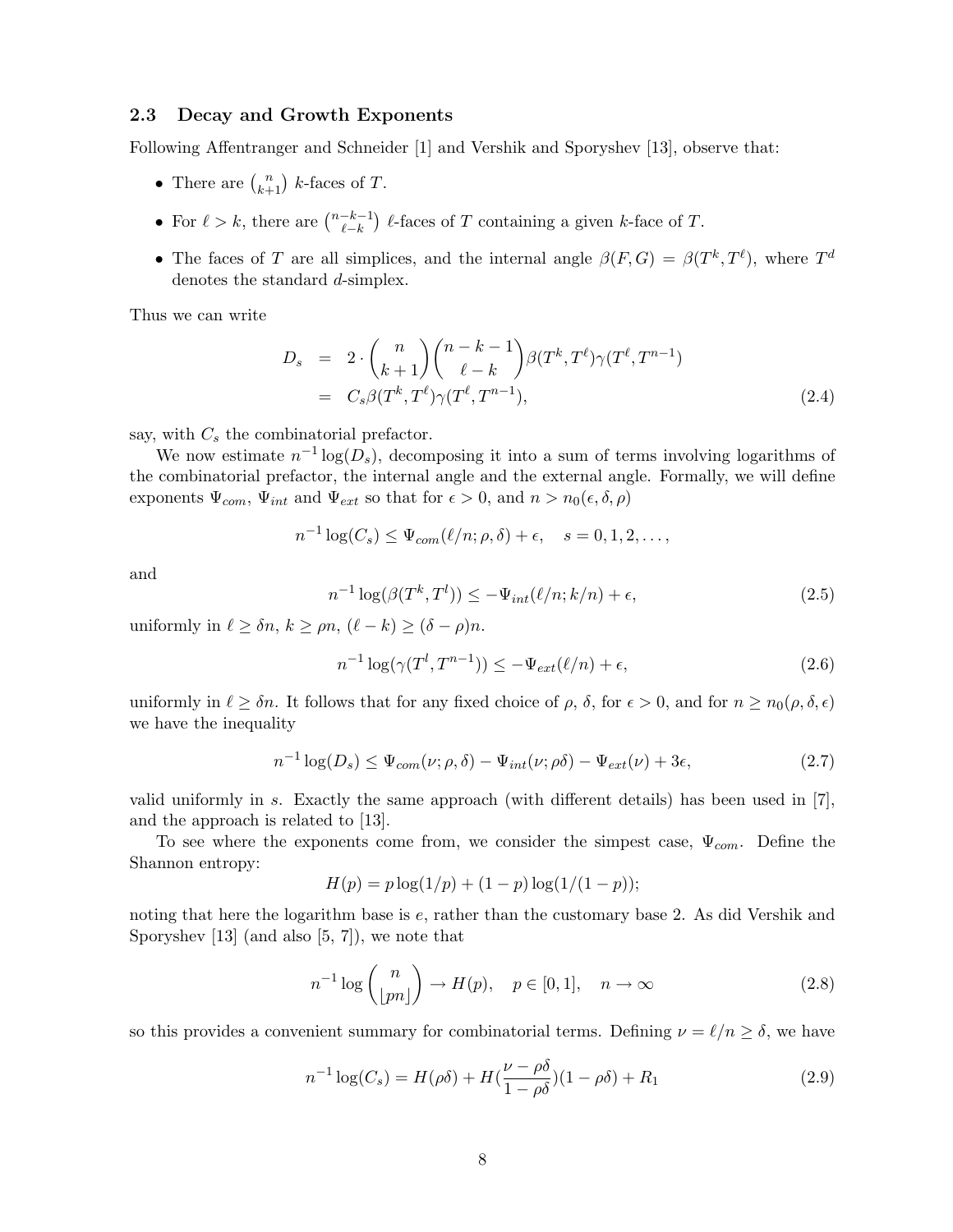with remainder  $R_1 = R_1(s, k, d, n)$ . Define then the growth exponent

$$
\Psi_{com}(\nu;\rho,\delta) \equiv H(\rho\delta) + H(\frac{\nu-\rho\delta}{1-\rho\delta})(1-\rho\delta),
$$

describing the exponential growth of the combinatorial factors. It is banal to apply (2.8) and see that the remainder  $R_1$  in (2.9) is  $o(1)$  uniformly in the range  $k - \ell > (\delta - \rho)n$ ,  $n > n_0$ .

The definitions for the exponent functions (2.5)-(2.6) are significantly more involved, and are postponed to the following section. There it will be seen that these are continuous functions.

Define now the net exponent  $\Psi_{net}(\nu;\rho,\delta) = \Psi_{com}(\nu;\rho,\delta) - \Psi_{int}(\nu;\rho\delta) - \Psi_{ext}(\nu)$ . We can define at last the mysterious  $\rho_N$  as the threshold where the net exponent changes sign. It can be seen that the components of  $\Psi_{net}$  are all continuous over sets  $\{\rho \in [\rho_0, 1], \delta \in [\delta_0, 1], \nu \in [\delta, 1]\},\$ and so  $\Psi_{net}$  has the same continuity properties.

**Definition 1** Let  $\delta \in (0,1]$ . The critical proportion  $\rho_N(\delta)$  is the supremum of  $\rho \in [0,1]$  obeying

$$
\Psi_{net}(\nu;\rho,\delta) < 0, \qquad \nu \in [\delta,1).
$$

Continuity of  $\Psi_{net}$  shows that if  $\rho < \rho_N$  then, for some  $\epsilon > 0$ ,

$$
\Psi_{net}(\nu;\rho,\delta) < -4\epsilon, \qquad \nu \in [\delta,1).
$$

Combine this with (2.7). Then for all  $s = 0, 2, \ldots, (n - d)/2$  and all  $n > n_0(\delta, \rho, \epsilon)$ 

$$
n^{-1}\log(D_s) \le -\epsilon.
$$

This implies (2.3) and our main result follows.

### 3 Properties of Exponents

We now define the exponents  $\Psi_{int}$  and  $\Psi_{ext}$  and discuss properties of  $\rho_N$ .

#### 3.1 Exponent for External Angle

Let Q denote the cumulative distribution function of a normal  $N(0, 1/2)$  random variable, i.e.  $X \sim N(0, 1/2)$ , and  $Q(x) = Prob\{X \leq x\}$ . It has density  $q(x) = \exp(-x^2)/\sqrt{\pi}$ . Writing this out,

$$
Q(x) = \frac{1}{\sqrt{\pi}} \int_{-\infty}^{x} e^{-y^2} dy.
$$
 (3.1)

For  $\nu \in (0, 1]$ , define  $x_{\nu}$  as the solution of

$$
\frac{2xQ(x)}{q(x)} = \frac{1-\nu}{\nu};\tag{3.2}
$$

noting that possible values of  $x_{\nu}$  are non-negative. Since  $xQ$  is a smooth strictly increasing function ~ 0 as  $x \to 0$  and ~ x as  $x \to \infty$ , and  $q(x)$  is strictly decreasing, the function  $2xQ(x)/q(x)$  is one-one on the positive axis, and  $x_{\nu}$  is well-defined, and a smooth, decreasing function of  $\nu$ . See Figure 2 for a depiction.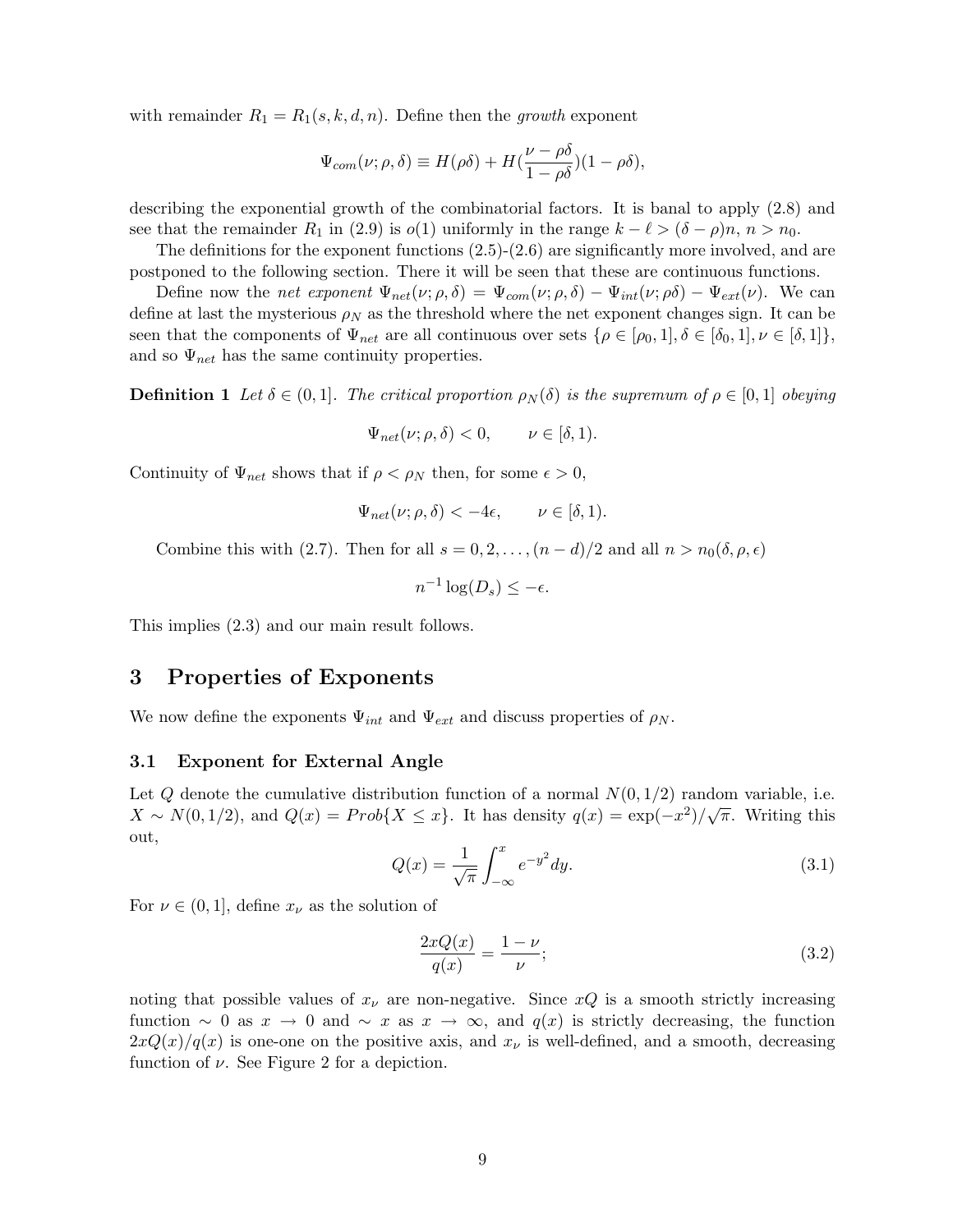

Figure 2: Panel (a): The minimizer  $x_{\nu}$  of  $\psi_{\nu}$ , as a function of  $\nu$ ; Panel (b): The exponent  $\Psi_{ext}$ , a function of  $\nu$ .

#### 3.2 Exponent for Internal Angle

Let Y be a standard half-normal random variable  $HN(0, 1)$ ; this has cumulant generating function  $\Lambda(s) = \log(E \exp(sY))$ . Very convenient for us is the exact formula

$$
\Lambda(s) = s^2/2 + \log(2\Phi(s)),
$$

where  $\Phi$  is the usual cumulative distribution function of a standard Normal  $N(0, 1)$ . The cumulant generating function  $\Lambda$  has a rate function (Fenchel-Legendre dual [4])

$$
\Lambda^*(y) = \max_s sy - \Lambda(s).
$$

This is smooth and convex on  $(0, \infty)$ , strictly positive except at  $\mu = EY = \sqrt{2/\pi}$ . More details are provided in [7]. See Figure 3.

For  $\gamma \in (0,1)$  let

$$
\xi_{\gamma}(y) = \frac{1-\gamma}{\gamma}y^2/2 + \Lambda^*(y).
$$

The function  $\xi_{\gamma}(y)$  is strictly convex and positive on  $(0,\infty)$  and has a minimum at a unique  $y_{\gamma}$ in the interval  $(0, \sqrt{2/\pi})$ . We define, for  $\gamma = \frac{\rho \delta}{\nu} \leq \rho$ ,

$$
\Psi_{int}(\nu;\rho\delta) = \xi_{\gamma}(y_{\gamma})(\nu - \rho\delta) + \log(2)(\nu - \rho\delta).
$$

This is depicted in Figure 4. For fixed  $\rho$ ,  $\delta$ ,  $\Psi_{int}$  is continuous in  $\nu \geq \delta$ . Most importantly, [7, Section 6] gives the asymptotic formula

$$
\xi_{\gamma}(y_{\gamma}) \sim \frac{1}{2} \cdot \log(\frac{1-\gamma}{\gamma}), \quad \gamma \to 0. \tag{3.3}
$$

#### 3.3 Combining the Exponents

We now consider the combined behavior of  $\Psi_{com}$ ,  $\Psi_{int}$  and  $\Psi_{ext}$ . We think of these as functions of  $\nu$  with  $\rho$ ,  $\delta$  as parameters. The combinatorial exponent  $\Psi_{com}$  involves a scaled, shifted version of the Shannon entropy, which is a symmetric, roughly parabolic shaped function. This is the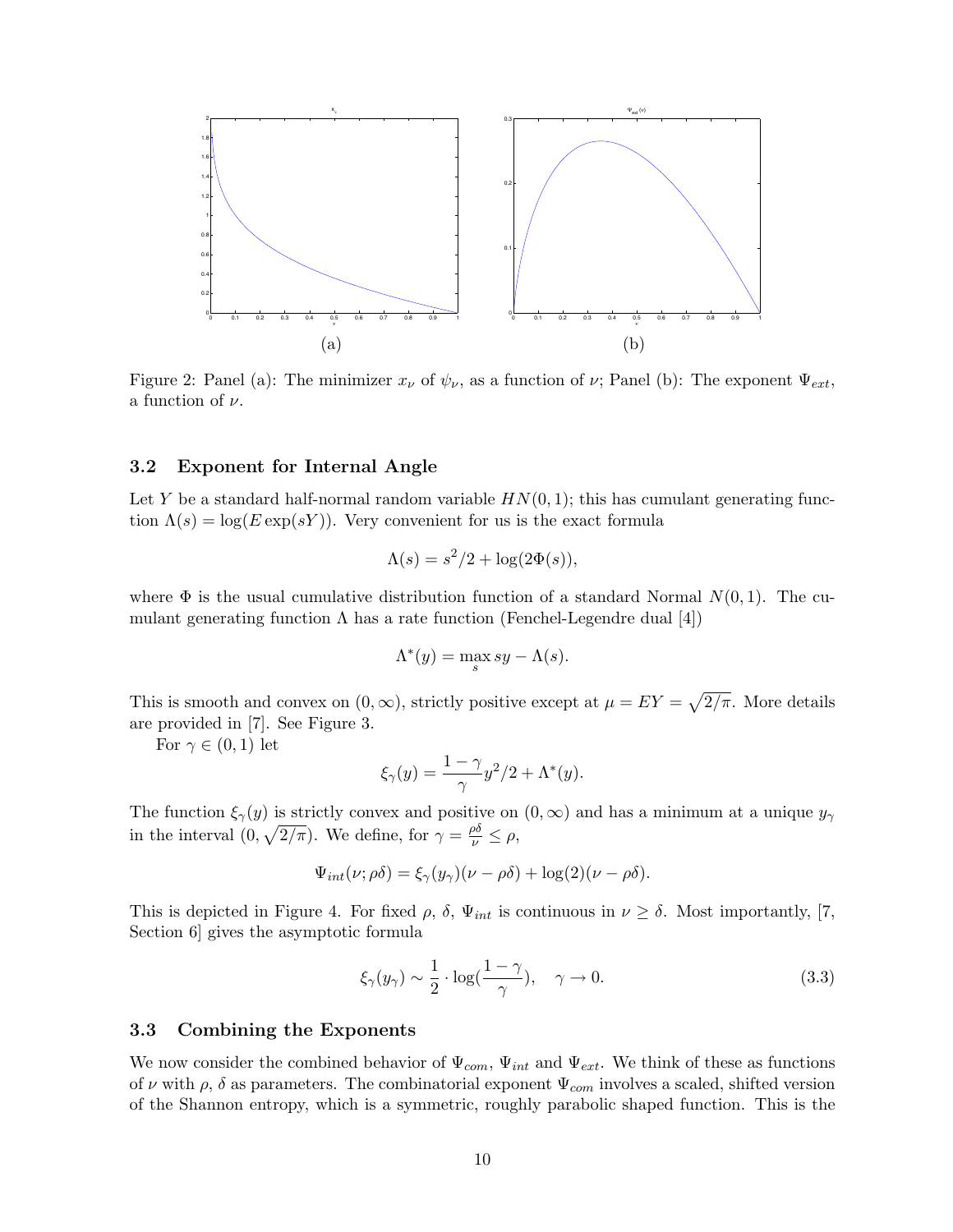

Figure 3:  $\Lambda^*(y)$ , rate function for Half-normal distribution; only the 'left-half'  $0 < y < \mu$  is depicted. The function diverges at 0.



Figure 4: The exponents  $\Psi_{com}(\nu;\rho,\delta)$  (red) and  $\Psi_{int}(\nu;\rho\delta)$  (green), for  $\rho = .145, \delta = .5555$ . For comparison,  $\Psi_{ext}$  is displayed in blue.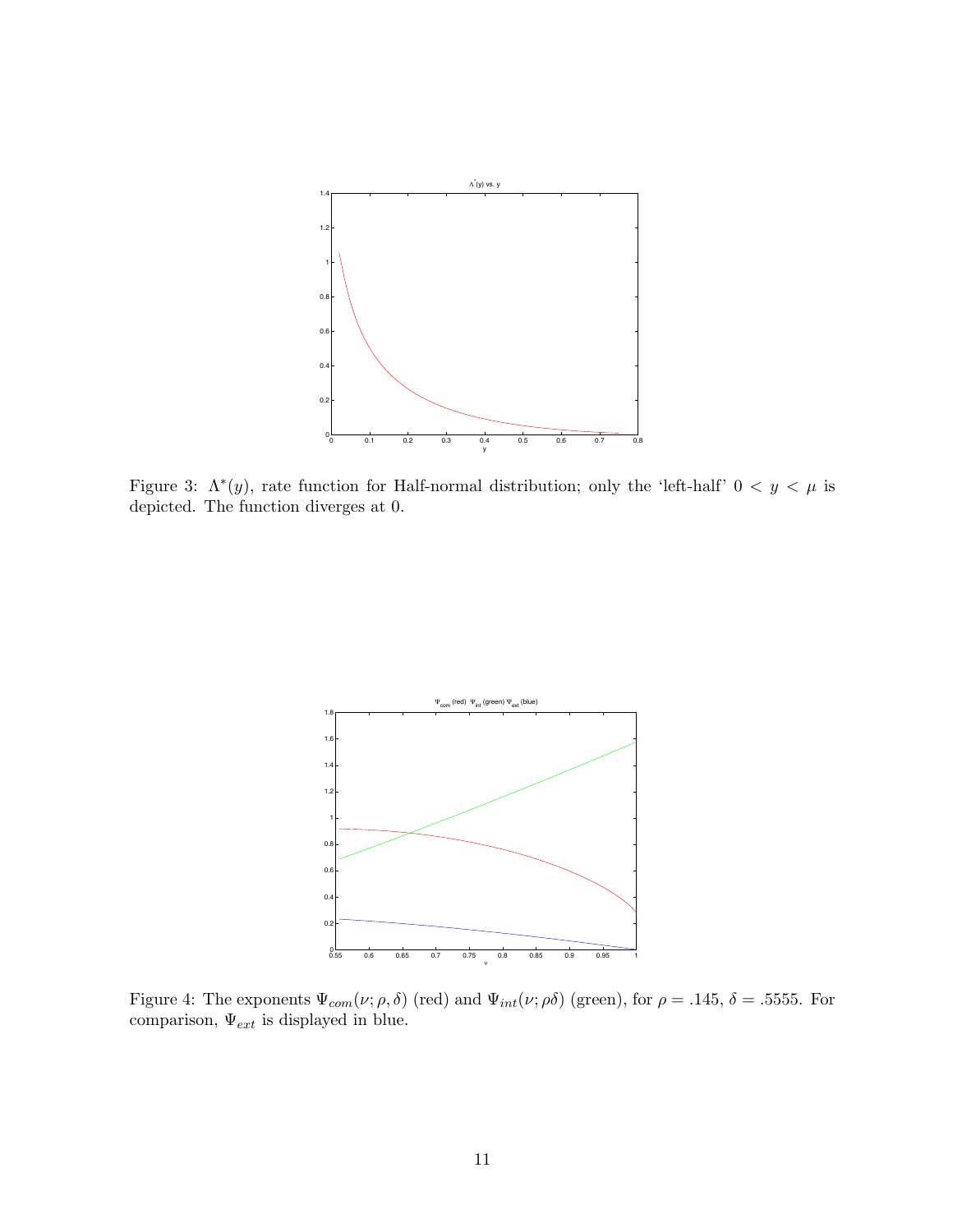

Figure 5: The exponents  $\Psi_{com}(\nu;\rho,\delta)$  and  $\Psi_{int}(\nu;\rho\delta) + \Psi_{ext}(\nu)$ , for  $\rho = .145, \delta = .5555$ . The graph of  $\Psi_{com}$  (red) falls below that of  $\Psi_{int} + \Psi_{ext}$  (green) and so  $\Psi_{net} < 0$ .

exponent of a growing function which must be outweighed by the sum  $\Psi_{ext} + \Psi_{int}$ . It is depicted in Figure 4.

Figure 5 shows both  $\Psi_{com}$  and  $\Psi_{ext} + \Psi_{int}$  with  $\delta = .5555$  and  $\rho = .145$ . The desired condition  $\Psi_{net} < 0$  is the same as  $\Psi_{com} < \Psi_{ext} + \Psi_{int}$ , and this is distinctly obeyed except near  $\nu = \delta$ , where the two curves are close. We have  $\rho_N(\delta) \approx .145$ .

#### 3.4 Justifying the Exponents

It remains to justify  $(2.5)-(2.6)$ .

We sketch the argument for (2.6). The key point is the closed-form expression for  $\gamma(T^{\ell}, T^{n-1})$ :

$$
\gamma(T^{\ell}, T^{n-1}) = \sqrt{\frac{\ell+1}{\pi}} \int_0^{\infty} e^{-(\ell+1)x^2} \left(\frac{1}{\sqrt{\pi}} \int_{-\infty}^x e^{-y^2} dy\right)^{n-\ell-1} dx;
$$

see [1]. We recognize the inner integral as involving Q from (3.1). Set  $\nu_{\ell,n} = (\ell + 1)/n$ . The integral formula can be rewritten as

$$
\sqrt{\frac{n\nu_{\ell,n}}{\pi}} \int_0^\infty \exp\{-n\nu_{\ell,n}x^2 + n(1-\nu_{\ell,n})\log Q(x)\}dx.
$$
\n(3.4)

The appearance of n in the exponent suggests to use Laplace's method; we define, for  $\nu$  fixed,

$$
f_{\nu,n}(y) = \exp\{-n\psi_{\nu}(y)\} \cdot \sqrt{\frac{nv}{\pi}}
$$

with

$$
\psi_{\nu}(y) \equiv \nu y^2 - (1 - \nu) \log Q(y).
$$

We note that  $\psi_{\nu}$  is smooth and in the obvious way can develop expressions for its second and third derivatives. Applying Laplace's method to  $\psi_{\nu}$  in the usual way, but taking care about regularity conditions and remainders, gives a result with uniformity in  $\nu$ . Arguing in a fashion paralleling Section 5 of [7], one obtains: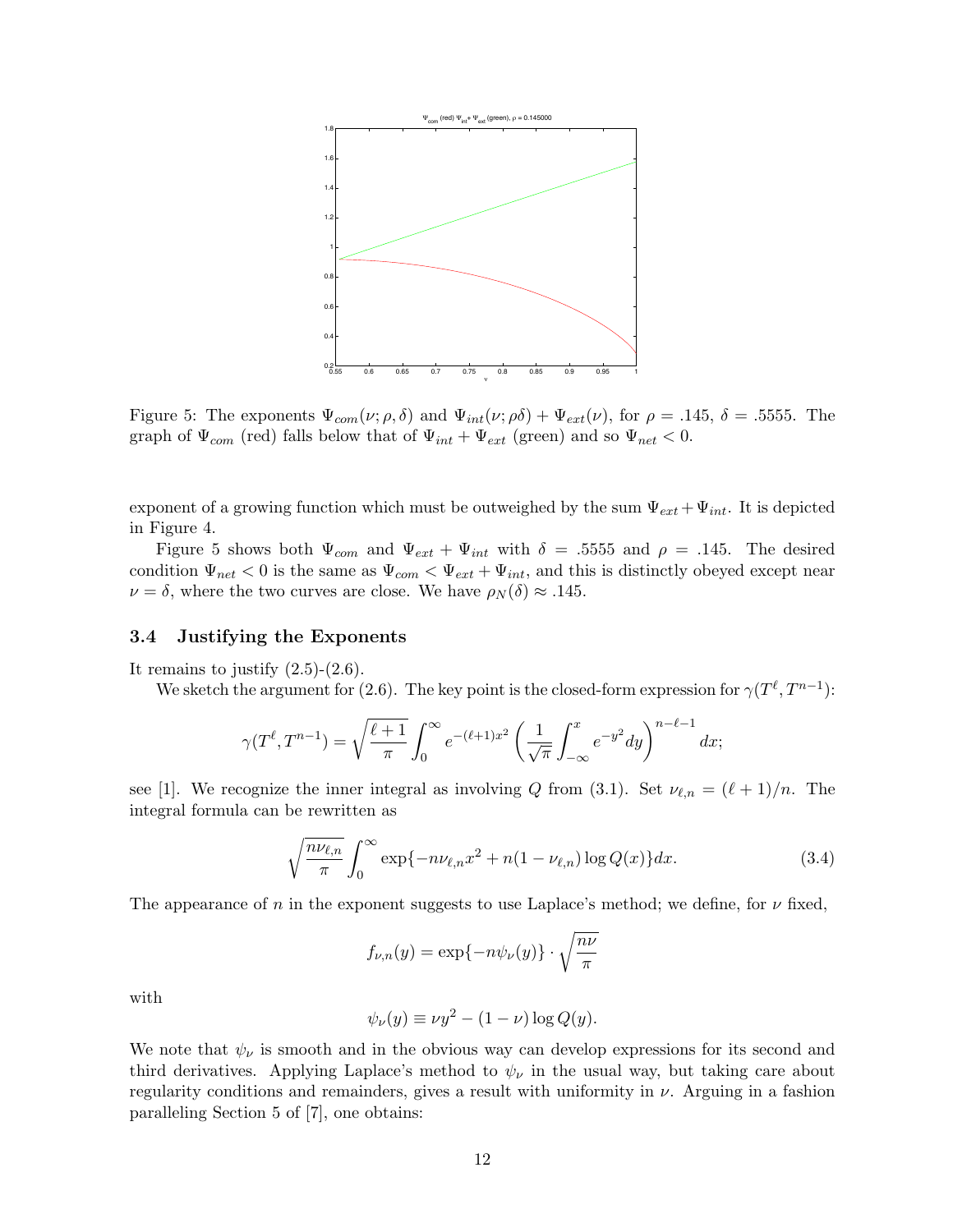**Lemma 3.1** For  $\nu \in (0,1)$  let  $x_{\nu}$  denote the minimizer of  $\psi_{\nu}$ . Then

$$
\int_0^\infty f_{\nu,n}(x)dx \le \exp(-n\psi_\nu(x_\nu))(1 + R_n(\nu)),
$$

where, for  $\delta, \eta > 0$ ,

$$
\sup_{\nu \in [\delta, 1-\eta]} R_n(\nu) = o(1) \text{ as } n \to \infty.
$$

The minimizer  $x_{\nu}$  mentioned in this lemma is the same  $x_{\nu}$  defined earlier in (3.2) in terms of the error function. Also, the minimum value identified in this Lemma as driving the exponential rate is the same as our exponent  $\Psi_{ext}$ :

$$
\Psi_{ext}(\nu) = \psi_{\nu}(x_{\nu}).\tag{3.5}
$$

Hence (2.6) follows.

The decay estimate (2.5) for the internal angle was derived in [7] and details can be found there. Vershik and Sporyshev [13] used a related but seemingly different approach. The argument starts from a closed-form integral expression for  $\beta(T^k, T^{\ell})$ . By [3],  $\beta(T^k, T^{\ell}) =$  $B(\frac{1}{k+2}, \ell - k + 1)$ , where

$$
B(\alpha, m) = \theta^{(m-1)/2} \sqrt{(m-1)\alpha + 1} \pi^{-m/2} \alpha^{-1/2} J(m, \theta)
$$
\n(3.6)

with  $\theta \equiv (1 - \alpha)/\alpha$  and

$$
J(m,\theta) = \frac{1}{\sqrt{\pi}} \int_{-\infty}^{\infty} (\int_{0}^{\infty} e^{-\theta v^{2} + 2iv\lambda} dv)^{m} e^{-\lambda^{2}} d\lambda.
$$
 (3.7)

It was shown in [7] that Laplace's method applied to this last integral yields exponential bounds on the decay of  $\beta$  of the form  $(2.5)$ .

#### 3.5 Properties of  $\rho_N$

We mention two key facts about  $\rho_N$  Firstly, the concept is nontrivial:

#### Lemma 3.2

$$
\rho_N(\delta) > 0, \qquad \delta \in (0, 1). \tag{3.8}
$$

Secondly, one can show that, although  $\rho_N(\delta) \to 0$  as  $\delta \to 0$ , it goes to zero slowly.

#### **Lemma 3.3** For  $\eta > 0$ ,

$$
\rho_N(\delta) \ge \log(1/\delta)^{-(1+\eta)}, \qquad \delta \to 0.
$$

These results require only a simple observation. The paper [7] studied uniform random projections  $AC^n$  of the cross-polytope  $C^n$ , namely the unit  $\ell^1$  ball in  $\mathbb{R}^n$ . A function  $\rho_N^{\pm}$  was derived, giving the threshold below which a certain event  $E_{n,\rho}$  happens with overwhelming probability for large n. Under the event  $E_{n,\rho}$  the images under A of all  $\lfloor \rho d \rfloor$ -dimensional faces of C appeared as faces of AC. Viewing  $T^{n-1}$  as a face of  $C^n$ , when  $E_{n,\rho}$  holds, it follows that every low-dimensional face of  $T^{n-1}$  must therefore appear as a face of  $\ddot{AT}^{n-1}$ , meaning that

$$
\rho_N(\delta) \ge \rho_N^{\pm}(\delta), \quad \delta \in (0,1).
$$

Lower bounds completely parallel in form to those in Lemmas 3.2 and 3.3 were already proven for  $\rho_N^{\pm}$  $\frac{1}{N}$  in [7]. Hence Lemmas 3.2 and 3.3 follow from those.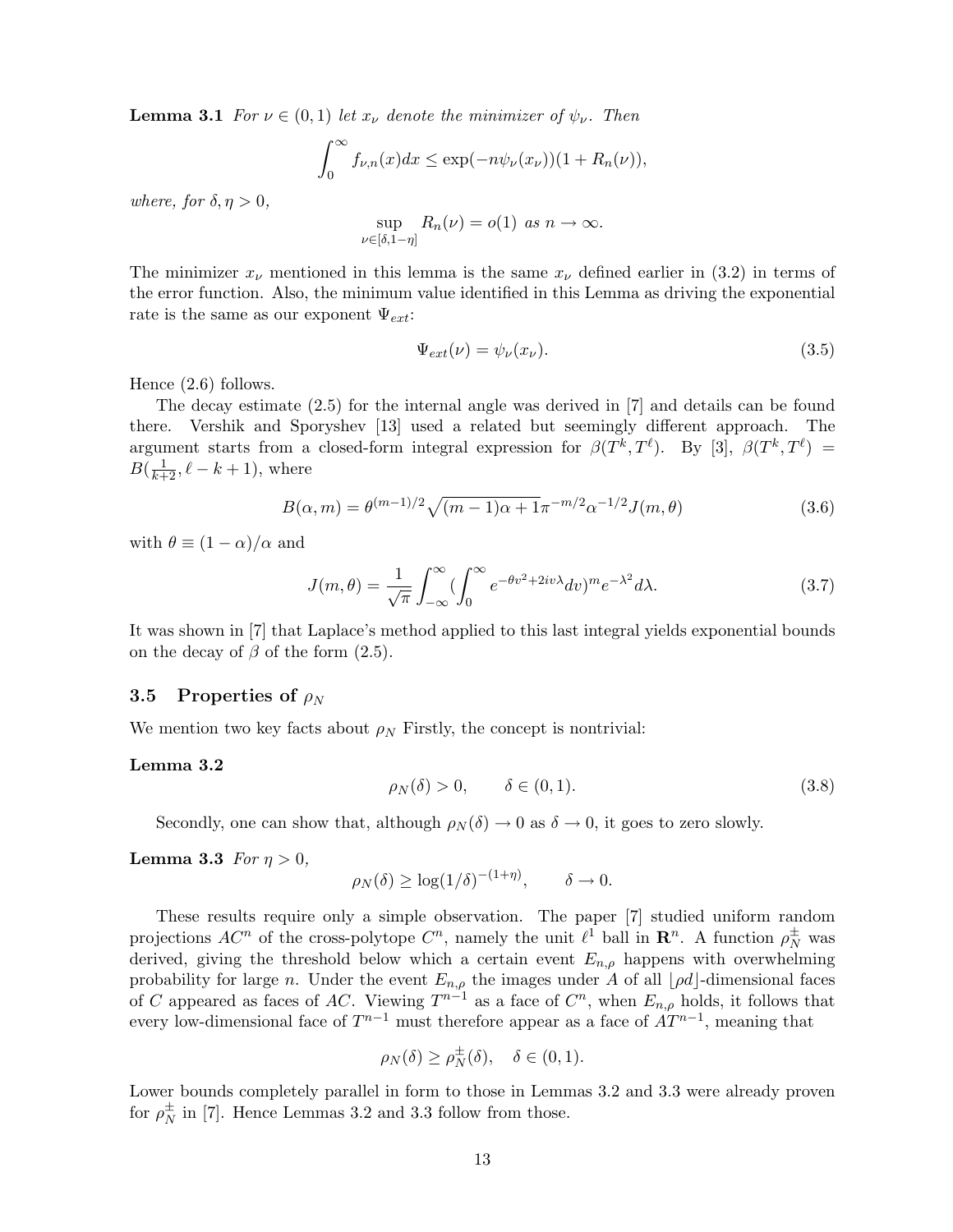## 4 Weak Neighborliness

We now explain how the above proof can be adapted to handle Vershik-Sporyshev's result – Theorem 2.

Observe that  $f_{k-1}(T^{n-1}) = {n \choose k}$  $\binom{n}{k}$ ; this combinatorial factor has exponential growth with n according to an exponent  $\Psi_{face}(\rho \delta) \equiv H(\rho \delta)$ ; thus, if  $k = k(n) \sim \rho \delta n$ ,

$$
n^{-1}\log(f_{k-1}(T^{n-1})) \to \Psi_{face}(\rho\delta), \qquad n \to \infty.
$$

We again define  $\Psi_{net}$  as in the proof of Theorem 1.

**Definition 2** Let  $\delta \in (0,1]$ . The critical proportion  $\rho_{VS}(\delta)$  is the supremum of  $\rho \in [0,1]$  obeying

$$
\Psi_{net}(\nu;\rho,\delta) < \Psi_{face}(\rho\delta), \qquad \nu \in [\delta,1). \tag{4.1}
$$

Recall Section 2's definition  $\Delta(k, d, n) = f_{k-1}(T) - f_{k-1}(AT) \geq 0$ . The proof of Theorem 2 is based on observing that (4.1) implies

$$
\Delta(k, d, n) = o(f_{k-1}(T^{n-1})).
$$
\n(4.2)

We immediately get  $(1.2)$ . Showing that  $(4.1)$  implies  $(4.2)$  requires no new ideas; one proceeds as in Section 2 almost line-by-line; we omit the exercise.  $\Box$ 

We remark that the criticial proportion  $\rho_{VS}$  defined in this way does not immediately resemble the result of Vershik and Sporyshev's result. Section 6 of [7] explains how to translate between the two notational systems.

### 5 Proof of Theorem 3

We now sketch the arguments supporting Theorem 3.

## 5.1 Solid Simplex  $T_1^n$

The standard *n* simplex with  $n + 1$  vertices,  $T^n$ , lives in  $\mathbb{R}^{n+1}$ . However, in fact it lies in an *n*-plane orthogonal to the main diagonal. We think of that *n*-plane as a copy of *n*-space, which is to say that by rotating and translating  $\mathbb{R}^{n+1}$  and dropping the last coordinate, we get isometrically a convex body in  $\mathbb{R}^n$ ; this is in fact  $T_1^n$ .

Applying a random projection  $B: R^{n+1} \mapsto \mathbf{R}^d$  to  $T^n$  gives a result which is identically distributed (up to a translation) with a random projection  $A: \mathbf{R}^n \mapsto \mathbf{R}^d$ . Indeed,  $BT^n =$  $B(^{U}_{0})T_{1}^{n}+v$  where U is a fixed  $n \times n$  orthogonal matrix and  $v \in \mathbf{R}^{d}$  is a fixed vector. But  $\tilde{A} = B\begin{pmatrix} U \\ 0 \end{pmatrix}$  defines a uniform random projection from  $\mathbb{R}^n \mapsto \mathbb{R}^d$ . As  $\tilde{A}$  and A are identically distributed, hence  $AT_1^n$  and  $BT^n - v$  are identically distributed. Translations of a pointset do not affect neighborliness properties.

Now in the asymptotic setting  $d \sim \delta n$ ,  $BT^n$  obeys Theorem 1 with  $\rho_N(d/(n+1))d$  in place of  $\rho_N(d/n)d$ , and similarly for  $\rho_{VS}$  in Theorem 2; all we are really doing is renaming n as  $n+1$ . And of course the limiting  $\delta \sim d/n \sim d/(n+1)$ .

## 5.2 Solid Simplex  $T_0^n$

We think of  $T^{n-1}$  as the 'outward' face of  $T_0^n$ .  $AT_0^n$  is called *outwardly k*-neighborly if every  $k-1$  face of  $AT^{n-1}$  is also a face of  $AT_0^n$ . For more discussion, see [8] where the following result is proved as Lemma A.1.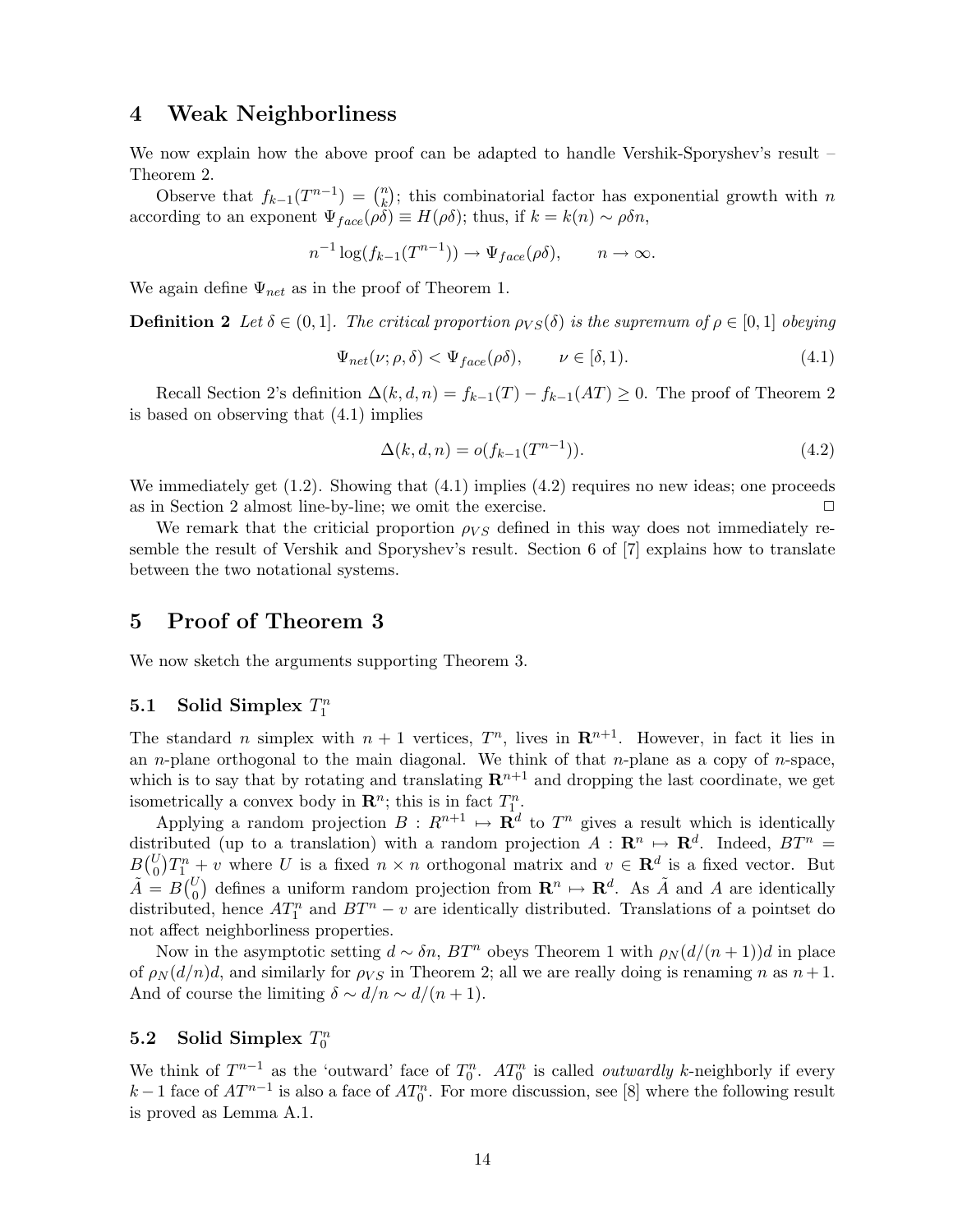**Lemma 5.1** Suppose that  $0 \notin conv\{a_j\}$ . Suppose that there exist  $b \neq 0$  so that

$$
Q = conv(\{a_j\}_{j=1}^n \cup \{b\})
$$

has  $n+1$  vertices, is k-neighborly, and has  $0 \in Q$ . Then  $P = conv({0} \cup {a_j}_{j=1}^n)$  has  $n+1$ vertices and is outwardly k-neighborly.

We remark that  $AT_0^n = \text{conv}(\{0\} \cup \{a_j\})$  while  $AT_1^n = \text{conv}(\{-\alpha A1\} \cup \{a_j\})$ . Hence  $AT_1^n$  is exactly of the form  $Q$  given by this lemma, and  $AT_0^n$  is of the form P. Hence, k-neighborliness of  $AT_1^n$  implies outward k-neighborliness of  $AT_0^n$ .

## References

- [1] Fernando Affentranger and Rolf Schneider. Random projections of regular simplices. Discrete Comput. Geom., 7(3):219–226, 1992.
- [2] Yuliy M. Baryshnikov and Richard A. Vitale. Regular simplices and Gaussian samples. Discrete Comput. Geom., 11(2):141–147, 1994.
- [3] Károly Böröczky, Jr. and Martin Henk. Random projections of regular polytopes. Arch. Math. (Basel), 73(6):465–473, 1999.
- [4] Amir Dembo and Ofer Zeitouni. Large deviations techniques and applications, volume 38 of Applications of Mathematics (New York). Springer-Verlag, New York, second edition, 1998.
- [5] David L. Donoho. For most large systems of underdetermined equations, the minimum  $\ell^1$ norm solution is the sparsest solution. Technical report, Department of Statistics, Stanford University, 2004.
- [6] David L. Donoho. Neighborly polytopes and sparse solutions of underdetermined linear equations. Technical report, Department of Statistics, Stanford University, 2004.
- [7] David L. Donoho. High-dimensional centrally-symmetric polytopes with neighborliness proportional to dimension. Technical report, Department of Statistics, Stanford University, 2005.
- [8] David L. Donoho and Jared Tanner. Sparse nonnegative solutions of underdetermined linear equations by linear programming. Technical report, Department of Statistics, Stanford University, 2005.
- [9] Branko Grünbaum. Grassmann angles of convex polytopes. Acta Math., 121:293-302, 1968.
- [10] Branko Grünbaum. Convex polytopes, volume 221 of Graduate Texts in Mathematics. Springer-Verlag, New York, second edition, 2003. Prepared and with a preface by Volker Kaibel, Victor Klee and Günter M. Ziegler.
- [11] Peter McMullen. Non-linear angle-sum relations for polyhedral cones and polytopes. Math. Proc. Cambridge Philos. Soc., 78(2):247–261, 1975.
- [12] Harold Ruben. On the geometrical moments of skew-regular simplices in hyperspherical space, with some applications in geometry and mathematical statistics. Acta Math., 103:1– 23, 1960.